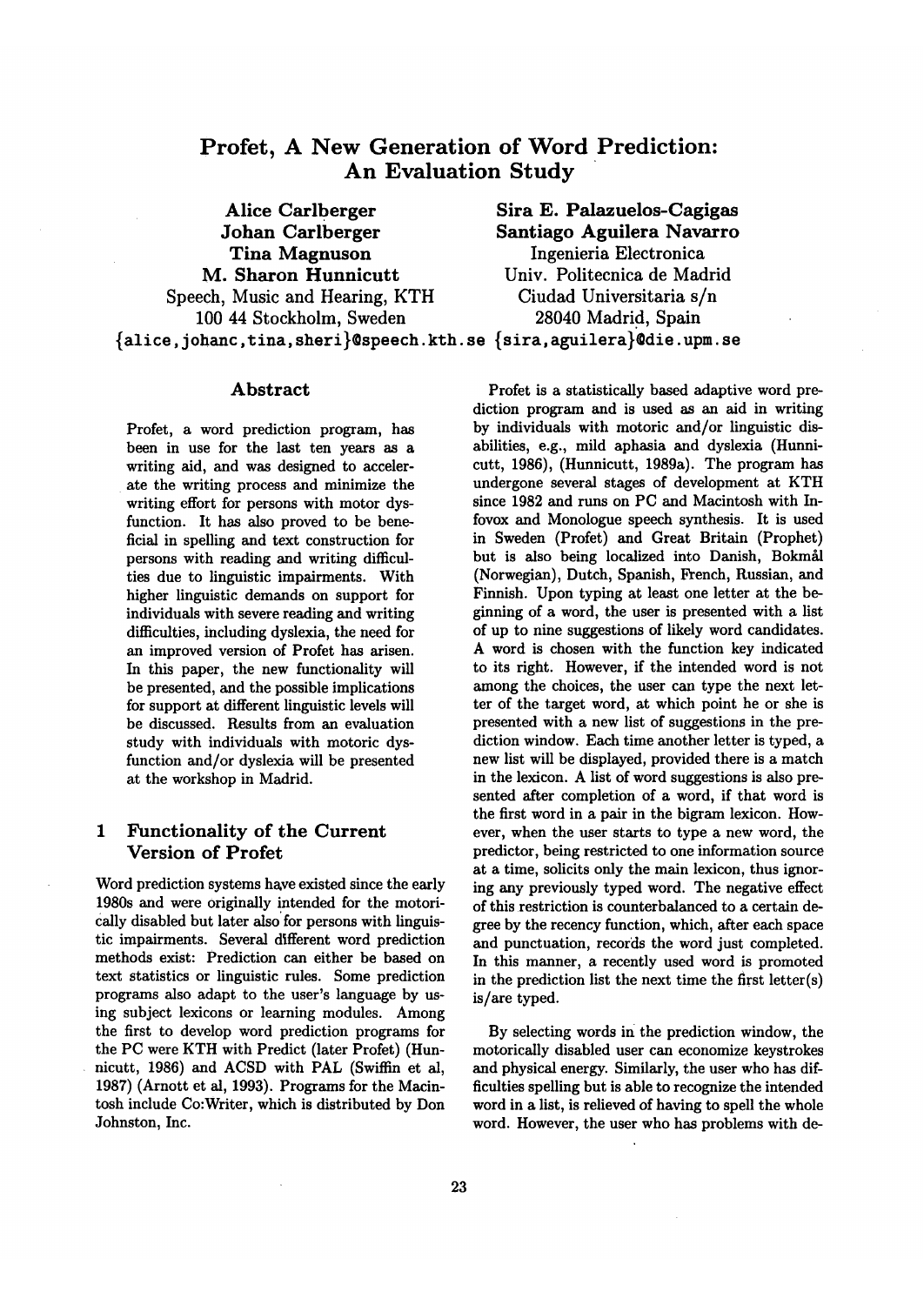coding can elect to have the prediction list spoken by the speech synthesizer, which can also speak letters, words, sentences or paragraphs written by the user.

The present version of Profet is strictly frequencybased and solicits three information sources, one at a time, namely, the main lexicon with some 10,000 word unigrams; the word bigram lexicon containing approximately 3000 reference words with up to nine frequency-ordered successors each; and the user lexicon, which adapts the main lexicon with the user's own words and words that have a rank exceeding 1000. Moreover, the user can create his own subject lexicons for classification of vocabulary according to topic, e.g., music, computers, and stamp collecting.

## 2 Testing the Current Version of Profet

First of all, a study conducted by a speech pathologist with a number of subjects will be presented. Then follow two quantitative studies without subjects.

Profet, previously called Predict, has been evaluated for several years, initially together with individuals with slow and laborious writing stemming from a motoric dysfunction. As slow writing speed is often believed to be a very important issue for individuals with motoric impairments, its main purpose was to accelerate the writing process. In an effort to systematically investigate the aid provided by this program, a study was conducted in which time-saving and effort-saving were chosen as parameters. Time-saving was measured as the number of output characters produced during a given time, and efficiency as a decrease in the number of keystrokes for a given text. Eight persons with motor disabilities participated in the study, six with cerebral palsy and one with a muscular disease, two of them also evidencing writing difficulties of a linguistic nature.

A "single-case design" was used. Prior to introduction of word prediction to the writer, a baseline was established during repeated sessions with texts written without any writing support. This made it possible to compare texts written with vs without Profet. The baseline test consisted of two tasks: a) to copy from a given text and b) to write about a topic that was chosen freely before the test began. Tests of the same type were then administered at three separate sessions with two months of training between each test.

The degree of improvement relating to speed and efficiency was found to vary considerably among subjects depending on their underlying writing abilities and which strategies they employed. With subjects A and B, the number of characters in text per minute increased and the total number of keystrokes decreased, as expected. Subject C, however, was too fast a typist to benefit from the program. Subject D, who was not extremely slow, felt that the program helped her because it forced her to use a more efficient typing strategy. For subject E, who was extremely slow and very easily exhausted, the program had only begun to have an effect but was expected to continue to improve performance even after the study had ended. However, contrary to our expectations, subject F, who had a severe motor disability, showed no improvement. For subject G, the only difference was decreased writing speed. Lastly, although the improvements exhibited in subject H were small, they motivated him to increase his writing significantly.

In summary, the results of this first study indicate that a) there was most often a reduction of keystrokes, which meant less effort; b) a reduction in the number of keystrokes did not necessarily mean a savings in time; c) the writing strategy had to be changed due to a higher cognitive load on the writing process, i.e., the time-saving gained by fewer keystrokes was consumed by longer time looking for the right alternative, which involved shifting one's gaze from the keyboard to the screen and back to the keyboard, then having to make a decision and hit the right key; d) speed was not the most important aspect to the user, but the effort-saving (as typing is often very laborious for a person with a motor impairment; one comment was: "I get less exhausted when I write with Profet"), and the possibility of producing more correct texts; e) the written texts were often better spelled and, on the whole, had a better linguistic structure, which was an unexpected, positive finding; f) a typical Profet error that occurred was when the subject chose an incorrect prediction (This type of error, where the word is spelled correctly but completely unrelated to the context, gives the text a bizarre look, and the text actually ends up being more unintelligible than if the word had merely been misspelled. However, the improvement in spelling outweighs this problem); and g) the possibility of adding speech synthesis to the other functions of Profet was an important and helpful feature to severely dyslectic individuals. The implication of these findings is that the effect and efficiency of a writing aid of this type to a great extent is dependent upon the underlying writing strategy and skills of the user.

Two subjects that participated in the speed enhancement evaluation study turned out to have se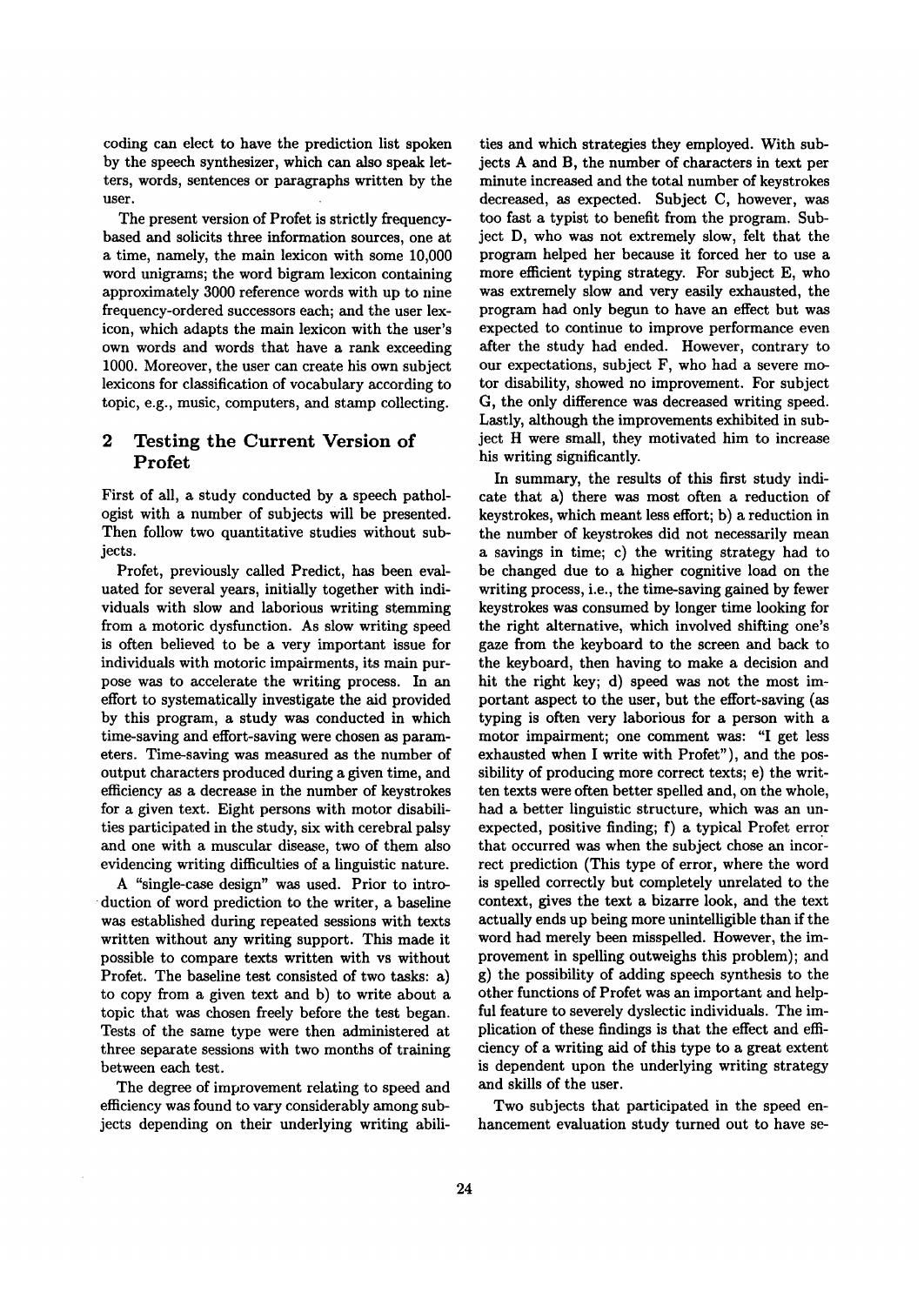vere writing difficulties at different linguistic levels: the character level (spelling errors), morphological level (agreement and occasional inflection errors), and syntactic level (incorrect word order, poor grammatical variability and incorrect handling of function words).

Of the two subjects who had difficulties with spelling and text construction, one showed substantial improvement and the other showed moderate improvement but reported a significant difference in ease of writing. These results indicated the power of prediction techniques as linguistic support for writing and stimulated the interest for the present focus on use of word prediction for persons with reading and writing difficulties and/or dyslexia. In a followup study, the potential to use the program as a support for spelling and sentence construction was also investigated by comparing spelling and word choice as well as qualitative aspects such as intelligibility and general style. Subsequent studies have included individuals with writing difficulties due to linguistic and/or dyslectic difficulties as well. In these linguistically oriented studies, the focus has been on spelling and morphosyntactic improvement or strategy changes. Qualitative aspects of the texts, such as intelligibility and stylistics, were judged by readers uninitiated as to the purpose of the study. To summarize the findings from this follow-up study: the use of Profet resulted in considerably better spelling, not much morphological improvement, inclusion of the usually non-existent function words, and more correct word order as well as positive subjective experiences such as "Profet helps me write more independently."

Recently, two strictly quantitative comparative studies without subjects were also performed. In the first one, which was a preliminary test conducted at our laboratory, the Swedish, British English, Danish, and Norwegian versions of Profet were run automatically with a statistical evaluation program on text excerpts approximately 6000 characters in length. The results are presented in Table 1, where *Preds* is the number of suggestions presented in the prediction window, *Chars* the number of characters in the text, *Keys* the number of keystrokes required with word prediction, and *Saved* the keystroke savings expressed as a percentage of the number of keystrokes that would have been required, had word prediction not been used. As can be seen, keystroke savings range roughly from 33% to 38% for 5 predictions, and from 35% to 42% for 9 predictions. The cross-language variations in the results could stem from several factors, one undoubtedly being an unfortunate non-reversible character conversion error

 $\mathcal{L}_{\mathcal{A}}$ 

for "¢", which, for Danish, resulted in predictions with the letter "o" and, for Norwegian, no predictions, for words with this character. A more linguistically valid factor would be differences in morphosyntactic language typology. For instance, the lower keystroke savings in Swedish compared to English might be explained in part by the fact that compounding (the formation of a new word, i.e., string, through the concatenation of two or more words) is a highly productive word creation strategy in Swedish, but not in English. Another factor might be the difference in test text style, the Swedish consisting of adolescent literature with a sizable amount of dialogue, the English of newspaper text from the electronic version of the Daily Telegraph, and the Danish and Norwegian of articles on language teaching. Likewise, the style of the texts from which the lexica were built must be taken into consideration. The Swedish lexicon was created from a 4 million-running-word balanced corpus augmented with a 10,000 word-frequency list and a 6,500 high-school word-list. The English lexicon was also built from a balanced corpus of some 4 million words, while the Danish was derived from a conglomerate of some 132,000 running words of newspaper text, prose, research reports, and legal and IT texts. The Norwegian lexicon was created from a 4 millionword corpus with a similar composition.

The second study, conducted at the Universidad Politecnica de Madrid within the VAESS project, analyzed, on the one hand, keystroke savings obtained with different prediction systems that had been tested at various research sites, and, on the other hand, factors affecting keystroke savings (See also Boekestein, 1996). The lack of standardization of test conditions prevented any cross-linguistic or cross-product comparison of keystroke savings.

The predictors included in the study were the Dutch (Boekestein, 1996) and Spanish (VAESS version) versions of Profet, and JAL-1 and JAL-2 for Spanish. Results from a test by Higginbotham (Higginbotham, 1992) of five word prediction systems were included as well; the systems were EZ Keys (Words, Inc.), Write 100, Predictive Linguistic Program (Adaptive Peripherals), Word Strategy (Prentke Romich Company & Semantic Corporation), and GET, all of which seem to have been tested on American or British English. Keystroke savings for these systems are presented below.

Factors affecting keystroke savings are test text size, test text subject (lexicon coverage), prediction method, maximum number of prediction suggestions, method for selecting prediction suggestions, amount of time needed to write the test text,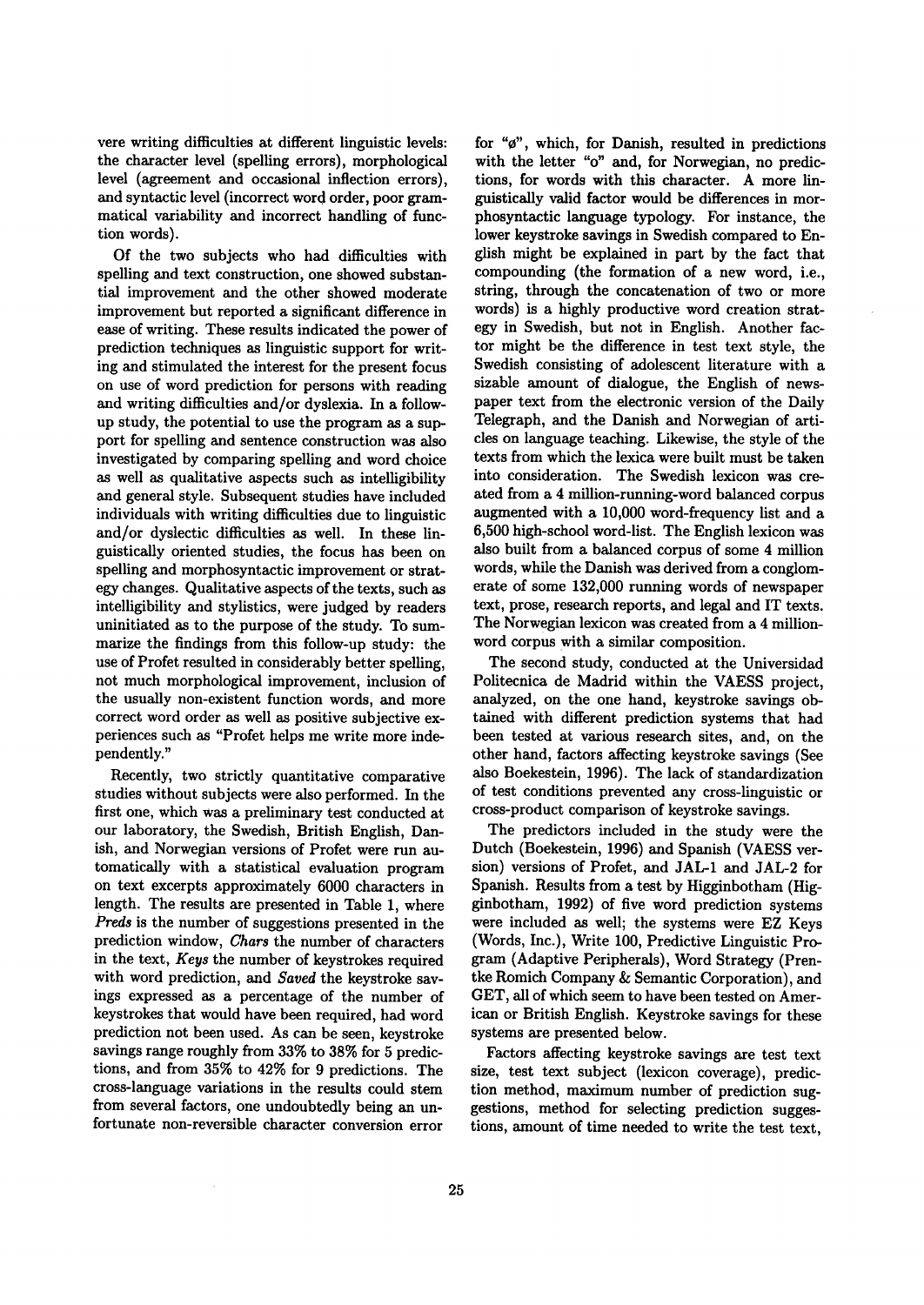| Language                     | Preds          | <b>Chars</b> | Keys | <b>Saved</b> |
|------------------------------|----------------|--------------|------|--------------|
| <b>Swedish</b>               | 5              | 6068         | 4057 | 33.1%        |
| <b>Swedish</b>               | 9              | 6068         | 3934 | 35.2%        |
| <b>British English</b>       | 5              | 4107         | 2577 | 37.3%        |
| <b>British English</b>       | 9              | 4107         | 2429 | 40.9%        |
| <b>British English</b>       | 5              | 2640         | 1682 | 36.3%        |
| <b>British English</b>       | 9              | 2640         | 1610 | $39.0\%$     |
| Danish                       | 5              | 4853         | 3254 | 32.9%        |
| Danish                       | 9              | 4853         | 3112 | 35.9%        |
| $\overline{\mathit{Danish}}$ | 5              | 3315         | 2060 | 37.9%        |
| Danish                       | 9              | 3315         | 1909 | 42.4%        |
| Norwegian                    | $\overline{5}$ | 4112         | 2648 | 35.6%        |
| Norwegian                    | 5              | 2619         | 1720 | 34.3%        |
| Norwegian                    | 9              | 6731         | 4117 | 38.8%        |

**Legend:** 

 $Preds = maximum number of prediction suggestions$ 

Chars = number of characters in test text

 $Kevs = number of kevstrokes required with word prediction$ 

Saved = keystroke savings in percent of keystrokes required to write test text without word prediction

Table 1: Keystroke Savings with the Swedish, British English, Danish, and Norwegian Versions of Profet

and type of interface. An example is the difference between an interface with automatic row-andcolumn scanning, which requires two keystrokes to select a letter, and an interface with linear scanning and keystrokes on a keyboard, which requires only one keystroke per letter. Differences in morphosyntactic typology should logically also influence keystroke savings. Relevant examples are inflectional paradigm size and word order flexibility. Spanish, for instance, has both a significantly larger verb inflection paradigm and a freer word order than English.

Keystroke savings are here presented for the various prediction systems. First of all, with the Dutch version of Profet, they varied between 35% and 45%, depending on the setting of the test parameters. In the testing of the Spanish VAESS version of Profet, savings were 50.34% - 51.3% for texts with lengths of 2300 - 3100 characters and the number of prediction suggestions set to 5. With the number of suggestions set to 10, the savings were 53.71% - 55.14%. It should be noted that the test texts belonged to the same corpus from which the lexicon had been built, thus assuring good lexicon coverage. For perfect adaptation of lexicon to test text, maximum savings of around 70% were obtained. The input method used was linear scanning. Testing JAL-1, JAL-2 for Spanish with frequency-based prediction yielded savings of 56.55% and 60.61%, with the number of

predictions set to 5 and 10, respectively. Testing the same system with syntactic prediction with automaton yielded savings of 57.83% and 61.63 % with 5 and 10 predictions, respectively. With syntactic prediction based on the char parsing method, the savings were 58.47% with 5 predictions and 61.84% with 10. Information on test text size was unavailable for this system. For the following five predictors, no information on test conditions was available: EZ Keys 45%, Write 100 45%, Predictive Linguistic System 41%, Word Strategy 36%, and GET 31%.

#### 3 Why a New Version of Profet?

The current project started in July 1995 and originated through the search for new applications, the desire for more accurate prediction and enhancement of the pedagogical aspects of the user interface. The goal of our research is a grammatically more accurate prediction, psychological user support, and integration with spellchecking developed by HADAR in MaimS, Sweden, into a writing support tool for dyslexics. The project is funded by the National Labour Market Board (AMS), The Swedish Handicap Institute (HI), and the National Social Insurance Board (RFV).

#### 4 Hypothesis

Our hypothesis is that certain aspects of the disabled individual's writing will improve with the appropri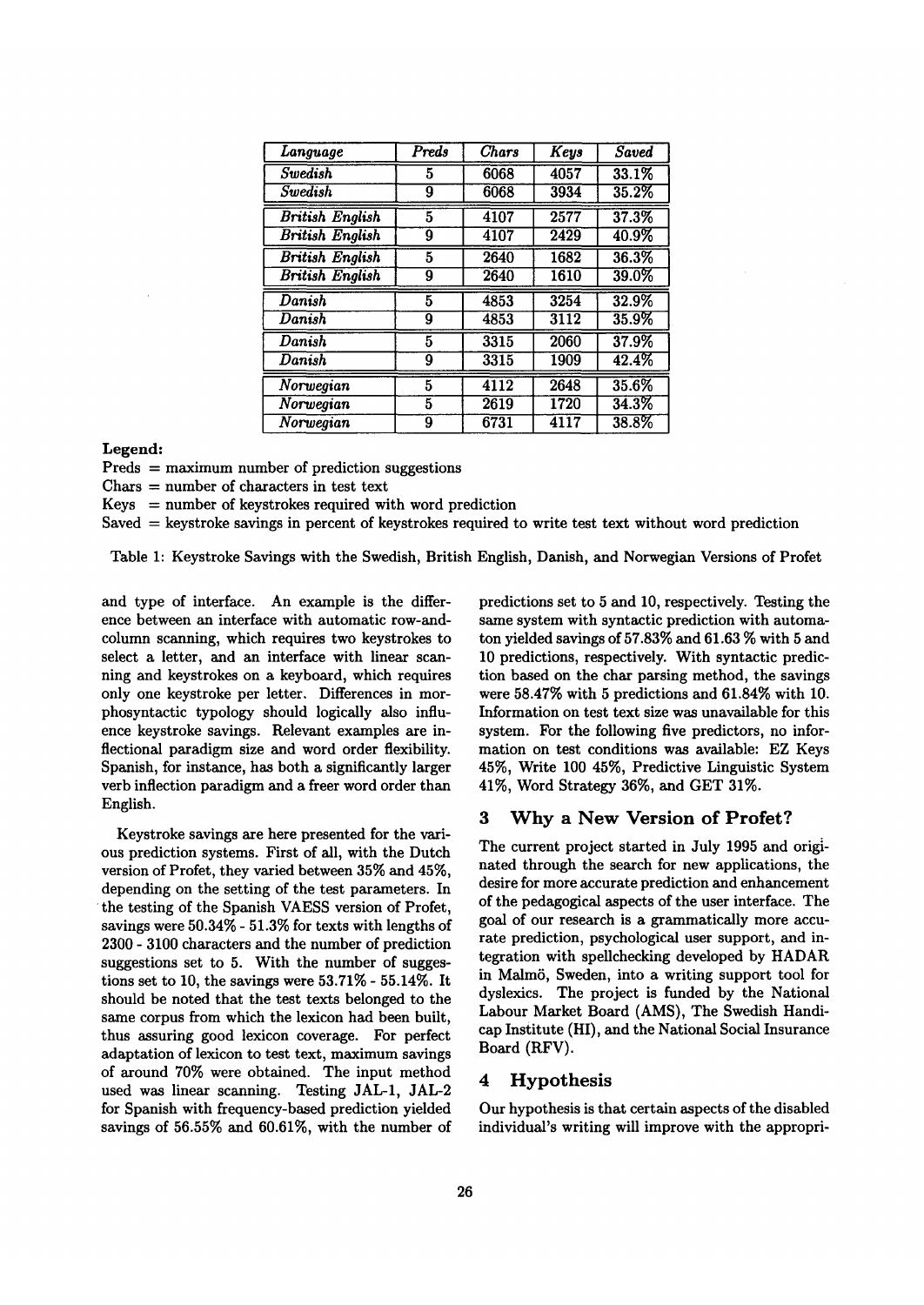ate use of, and training with, the new version of Profet with its augmented functionality. The purpose of this study is to find out a) if the user's spelling can be improved further by integrating Profet with a spellchecker, b) if the user's use of morphology (including the presence of required endings, the choice of endings and degree of agreement) improves with extension of scope and addition of grammatical tags, and c) if the subjects will approve of the predictions to a higher extent after incorporation of semantic tags.

Test results of a first version of the new Profet show an increase in keystroke savings compared with the current version. (See Testing the New Version of Profet below). However, as previously mentioned, there is also a qualitative, non-quantifiable aspect to writing that has to be evaluated.

## **5 Description of the New Version of Profet**

To date, the modifications of the prediction system include extension of scope, addition of grammatical and semantic information as well as automatic grammatical tagging of user words. To accommodate the weighting of multiple information sources, the strictly frequency-based program has been replaced by one based on probabilities. Furthermore, an efficient lexicon development algorithm has been developed, facilitating the creation of new lexica, from either untagged or grammatically tagged text.

The word lexicons (unigrams and bigrams) were created with the new lexicon creation algorithm from a union corpus of the 300,000-word subset of the Stockholm-Umeå Corpus  $(SUC)^1$ , while awaiting the forthcoming 1 million-word final version, and a 150 million-word conglomerate of electronic texts<sup>2</sup>, including running text from newspapers, legal documents, novels, adolescent literature, and cookbooks. For comparison with the present version of Profet, the size of the new lexicons was set to 7000 words and 14,000 bigrams, respectively.

Grammatical and/or semantic knowledge has been used in advanced systems worldwide since the early 1990s (Tyvand and Demasco, 1993) (Guenthnet et al, 1993) (Guenthner et al, 1993a) (Booth, Morris, Ricketts and Newell, 1992) and has proven able to increase communication rate (Arnott et al, 1993) (Tyvand and Demasco, 1993) (Le Pévédic and

Maurel, 1996). The grammatical information that was added to our system consisted of a set of 146 grammatical tags based on that of SUC. The tag statistics for the database were derived from the SUC subset. Tag unigram (146), bigram (5163), and trigram (43,862) lexicons were created with the same lexicon-creating algorithm as the word lexicons. The inclusion of trigrams involved an extension of scope compared with the current version of Profet. Another new feature is the automatic grammatical classification of user words, which is based on n-gram statistics.

Thirdly, a tentative effort was made to incorporate semantic information about the noun phrase into the prediction algorithm. Four semantic categories were established for nouns and adjectives: *inanimate, animate, human, and inanimate behaving as human,*  an example of the latter being "company" as in "The company laid off 20% of its employees." The unigram word lexicon was then hand-tagged and prediction tests run, *with* vs *without* semantic information. As stated earlier, the addition of semantic information was not motivated by a desire for further keystroke savings (Hunnicutt, 1989b). Rather, the goal was to promote coherent thinking in the writing process by demoting semantically incongruous word choices. As expected, fewer of these words appeared in the list of suggestions, and no keystroke savings were gained. In fact, the results exhibited a 1% decrease in savings, which seems to have two explanations. First of all, the addition of semantic tags increased the total number of tags from 146 to 338, resulting in sparser training data. Secondly, the semantic tagging was done statically, i.e., each word received one and only one semantic tag, independent of context. A large percentage of the words belonged to all four categories. It would therefore be useful to expand the semantic classification system.

### **6 Testing the** New Version of Profet"

Preliminary quantitative tests of the new prediction system were run with an evaluation program developed at the laboratory. This was done *without* vs *with* an increasing number of grammatical tag types: (1) unigrams, (2)unigrams and bigrams, and (3) unigrams, bigrams, and trigrams. The test texts consisted of two types: a 10,000-word section of a novel of which the rest was used in the development of the lexicon of the predictor, and a 7500-word collection of essays written by students at the Stockholm Institute of Education and not used in the lexicon development. Each of the text types was divided into a 1000-word section and a 5000- word section, each of which was contained within the larger. The

ICurrently available on CD-ROM through the European Corpus Initiative (ECI).

 $2$ Sources: Språkdata 24 million words, SRF Tal & Punkt 37 million words, Göteborgsposten 5 million words, and Pressens Bild 100 million words.